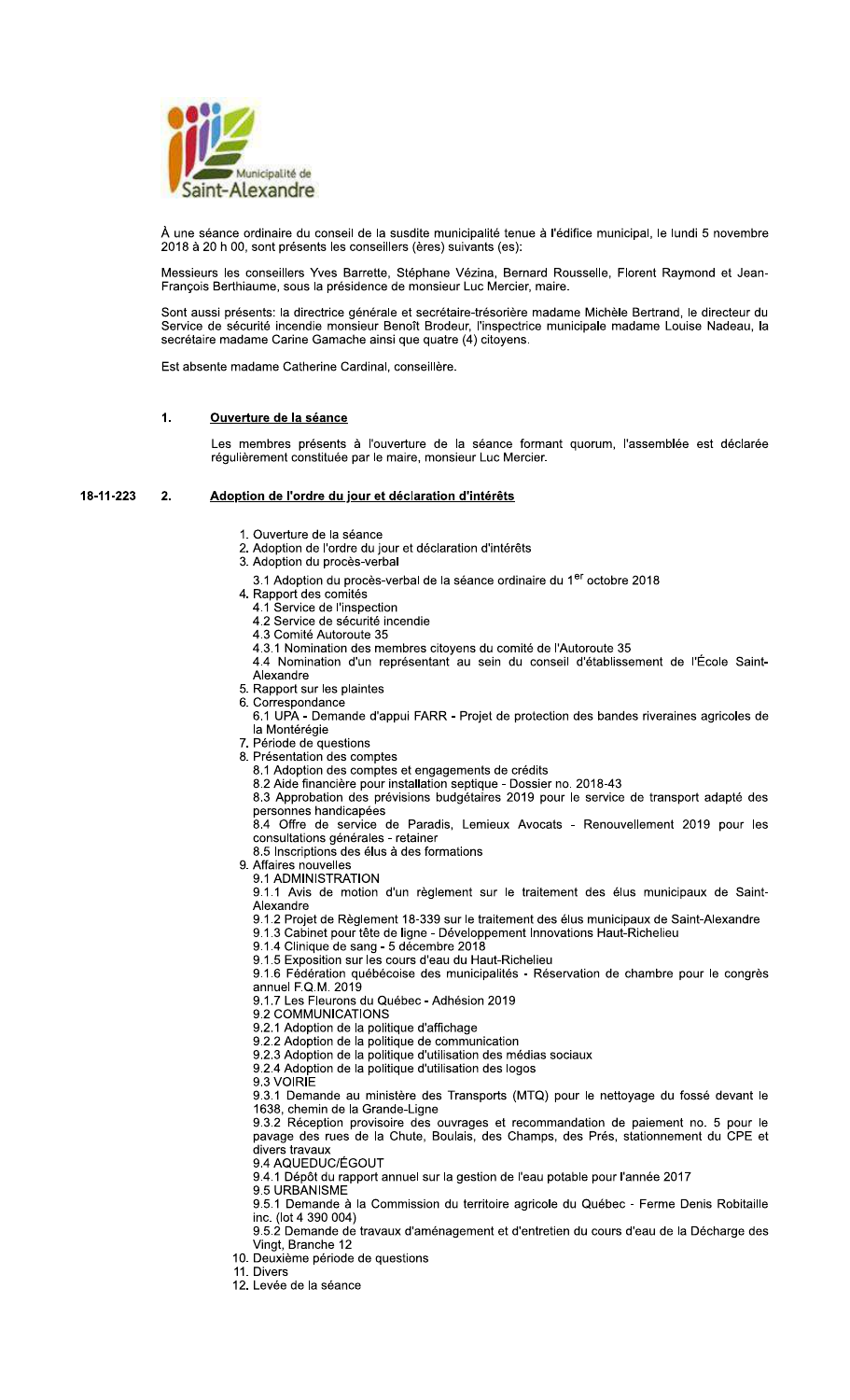EN CONSÉQUENCE, il est proposé par monsieur Bernard Rousselle, appuvé par monsieur Yves Barrette et unanimement résolu d'adopter l'ordre du jour tel que présenté, tout en gardant le point Divers ouvert.

#### 3. **Adoption du procès-verbal**

18-11-224

# Adoption du procès-verbal de la séance ordinaire du 1er octobre 2018

**CONSIDÉRANT QUE** le procès-verbal a été transmis aux membres du Conseil dans les délais prescrits pour qu'ils en fassent lecture;

CONSIDÉRANT QUE les membres du Conseil ont individuellement pris connaissance du procèsverbal de la séance ordinaire du 1<sup>er</sup> octobre 2018:

**CONSIDÉRANT QUE** ceux-ci renoncent à la lecture du procès-verbal;

EN CONSÉQUENCE, il est proposé par monsieur Jean-François Berthiaume, appuyé par monsieur<br>Stéphane Vézina et unanimement résolu d'adopter le procès-verbal de la séance ordinaire du 1er octobre 2018 tel que rédigé.

#### $\overline{\mathbf{4}}$ . Rapport des comités

# **Service de l'inspection**

Madame Louise Nadeau, inspectrice présente le rapport du mois d'octobre 2018 totalisant seize (16) permis d'une valeur approximative des constructions de 272 000 \$.

## Service de sécurité incendie

Monsieur Benoît Brodeur présente son rapport du mois d'octobre 2018 représentant les sorties suivantes :

- 1 appel d'entraide
- 5 appels incendie
- · 2 appels premiers répondants

Il mentionne également :

- Test de performance des camions incendie réussi
- Test de refoulement de l'auto-pompe réussi mais perte de succion<br>Guignolée aura lieu le 2 décembre 2018 et besoin de bénévole
- $\bullet$ Réception d'une plaque honorifique pour St-Alex-en-feux lors de la soirée de reconnaissance Montérégienne 2018 de Loisir et Sport Montérégie

### 18-11-225 Autorisation de dépenses pour l'achat d'une pompe portative et d'un bélier

Il est proposé par monsieur Florent Raymond, appuyé par monsieur Stéphane Vézina et unanimement résolu d'autoriser une dépense au Service de sécurité incendie pour l'achat d'une pompe portative au montant estimé de 3 000 \$ et d'un bélier au montant de 7 500 \$ plus taxes.

# **Comité Autoroute 35**

### 18-11-226 Nomination des membres citoyens du comité de l'Autoroute 35

Il est proposé par monsieur Yves Barrette, appuyé par monsieur Jean-François Berthiaume et unanimement résolu de nommer les membres citoyens suivants au comité de l'autoroute 35 :

- Monsieur Martin Galipeau  $\bullet$
- Monsieur Jean Demers  $\bullet$
- Monsieur Jacques Surprenant  $\bullet$
- Monsieur Robert Santerre

# 18-11-227

# Nomination d'un représentant au sein du conseil d'établissement de l'École Saint-Alexandre

Il est proposé par monsieur Florent Raymond, appuyé par monsieur Bernard Rousselle et unanimement résolu que monsieur Jean François Berthiaume soit nommé pour siéger au conseil d'établissement de l'École Saint-Alexandre pour l'année 2018-2019.

# Comité de l'environnement

Monsieur Yves Barrette mentionne qu'une demande de soutien financier pour un parc mellifère a été demandée à la Banque TD Canada Trust. Une réponse affirmative a été reçue dernièrement et une subvention de 7 000 \$ a été accordée en appui au projet.

#### 5. **Rapport sur les plaintes**

Le rapport des plaintes du mois d'octobre 2018, totalisant deux (2) plaintes, est déposé devant le Conseil.

#### 6. Correspondance

Dépôt de la liste de correspondance du mois d'octobre 2018.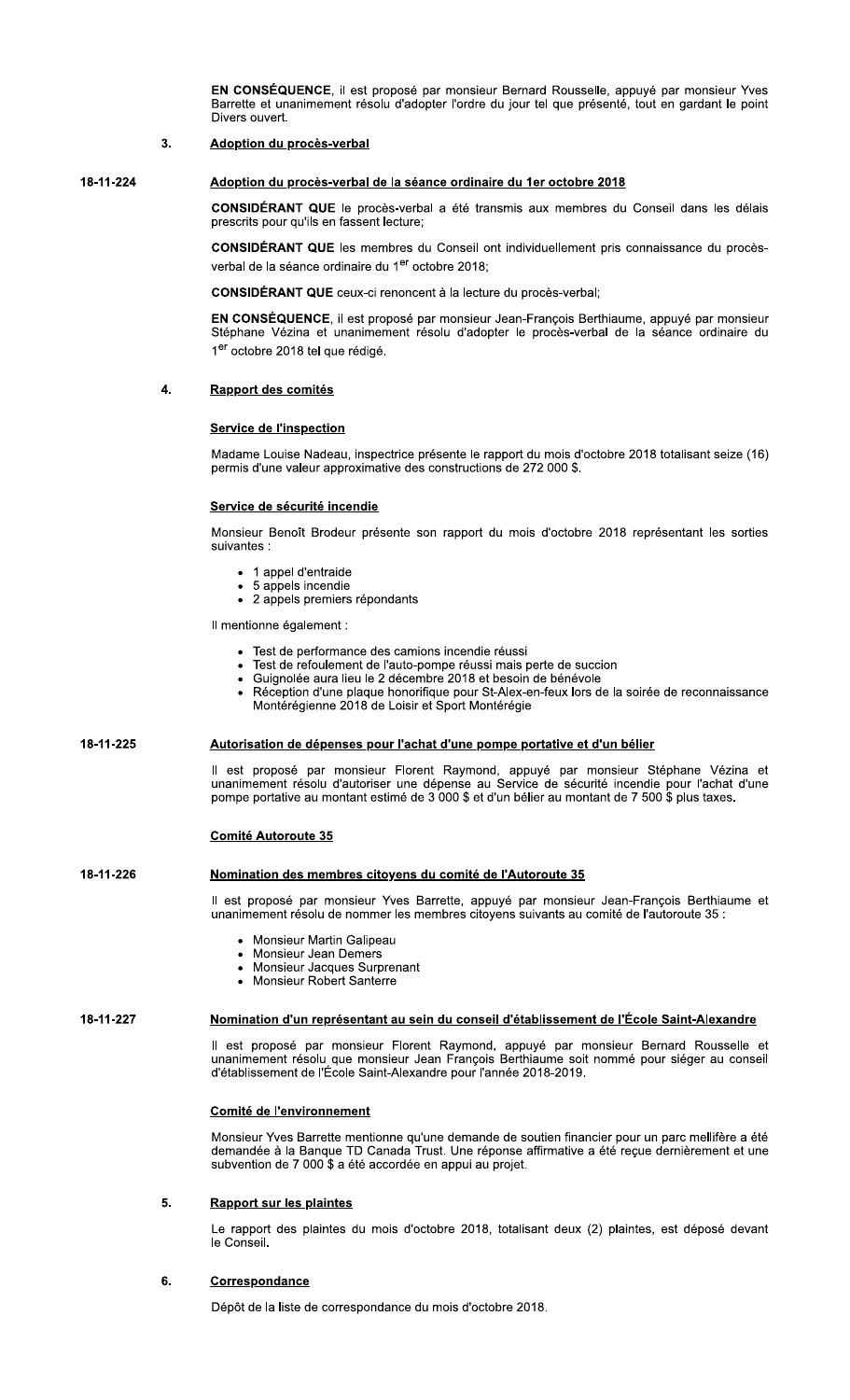18-11-228 UPA - Demande d'appui FARR - Projet de protection des bandes riveraines agricoles de la Montérégie

> Il est proposé par monsieur Yves Barrette, appuyé par monsieur Stéphane Vézina et unanimement résolu d'appuyer la demande FARR de l'Union des producteurs agricoles (UPA) concernant le projet de protection des bandes riveraines agricoles de la Montérégie.

#### $\overline{7}$ . Période de questions

Questions adressées à monsieur le maire :

Monsieur Benoît Brodeur :

· Demande si la génératrice sera utilitaire ou pour urgence seulement.

#### $\mathbf{R}$ **Présentation des comptes**

18-11-230

#### 18-11-229 Adoption des comptes et engagements de crédits

Il est proposé par monsieur Yves Barrette, appuyé par monsieur Jean-François Berthiaume et unanimement résolu d'engager les crédits nécessaires tels que l'achat d'un pompe doseuse de<br>Moteurs électriques Guertin au montant de 1 787,37 \$ et la location du photocopieur à RCAP Leasing au montant de 1 124,46 \$, d'autoriser les dépenses et d'accepter le paiement des comptes effectués au cours du mois, le tout représentant les déboursés suivants :

| Chèques fournisseurs                      | 79 723 à 79802                   | pour | 87 787,62 \$   |
|-------------------------------------------|----------------------------------|------|----------------|
| Prélèvements automatiques                 | 3149 à 3175                      | pour | 1715 208,30 \$ |
| Chèques salaires<br>Dépôt direct salaires | 7289 à 7291<br>500 135 à 500 178 | pour | 30 482,92 \$   |
| MRC du Haut-Richelieu                     |                                  | pour | 16 097,44 \$   |
| La Capitale                               |                                  | pour | 3 383,66 \$    |
| Visa Desjardins                           |                                  | pour | 512,57 \$      |

Il est proposé par monsieur Bernard Rousselle, appuyé par monsieur Stéphane Vézina et un cot propose par monsieur Bernard Teolosofie, appuyé par monsieur elephane vez la et<br>unanimement résolu d'accorder l'aide financière pour l'installation septique, dossier no. 2018-43 au<br>montant de 18 543,49 \$, payé par l

### 18-11-231 Approbation des prévisions budgétaires 2019 pour le service de transport adapté des personnes handicapées

Aide financière pour installation septique - Dossier no. 2018-43

CONSIDÉRANT QUE le ministère des Transports du Québec oblige toutes les municipalités du Québec à offrir un service de transport adapté pour les personnes handicapées résidant sur leur territoire:

CONSIDÉRANT les prévisions budgétaires 2019 soumises par l'organisme mandataire, soit la Ville de Saint-Jean-sur-Richelieu, à l'égard du service de transport adapté aux personnes handicapées;

CONSIDÉRANT QUE les prévisions budgétaires 2019 ont été approuvées le 23 octobre 2018 par l'organisme mandataire;

CONSIDÉRANT QUE ces prévisions fixent à 11 490 \$ la contribution financière à être versée par la municipalité de Saint-Alexandre pour le transport adapté aux personnes handicapées;

EN CONSÉQUENCE, il est proposé par monsieur Yves Barrette, appuyé par monsieur Florent Raymond et unanimement résolu :

QUE la municipalité de Saint-Alexandre nomme la Ville de Saint-Jean-sur-Richelieu en tant qu'organisme mandataire pour l'année 2019;

QUE soient approuvées, telles que soumises, la grille tarifaire et les prévisions budgétaires du service de transport adapté aux personnes handicapées du Haut-Richelieu, lesquelles fixent à 11 490 \$ la contribution financière à être versée par la municipalité de Saint-Alexandre, et d'en autoriser le paiement.

### 18-11-232 Offre de service de Paradis, Lemieux, Francis Avocats - Renouvellement 2019 pour les consultations générales - réserve

Il est proposé par monsieur Jean-François Berthiaume, appuyé par monsieur Bernard Rousselle et<br>unanimement résolu d'accepter l'offre de services de Paradis Lemieux Francis, avocats pour le service de consultations générales - réserve pour la période du 1<sup>er</sup> janvier au 31 décembre 2019 au montant de 574,88 \$ taxes incluses.

### 18-11-233 Inscriptions des élus à des formations

Il est proposé par monsieur Bernard Rousselle, appuyé par monsieur Florent Raymond et unanimement résolu que les conseillers municipaux mentionnés ci-dessous soient inscrits aux formations tel que décrit :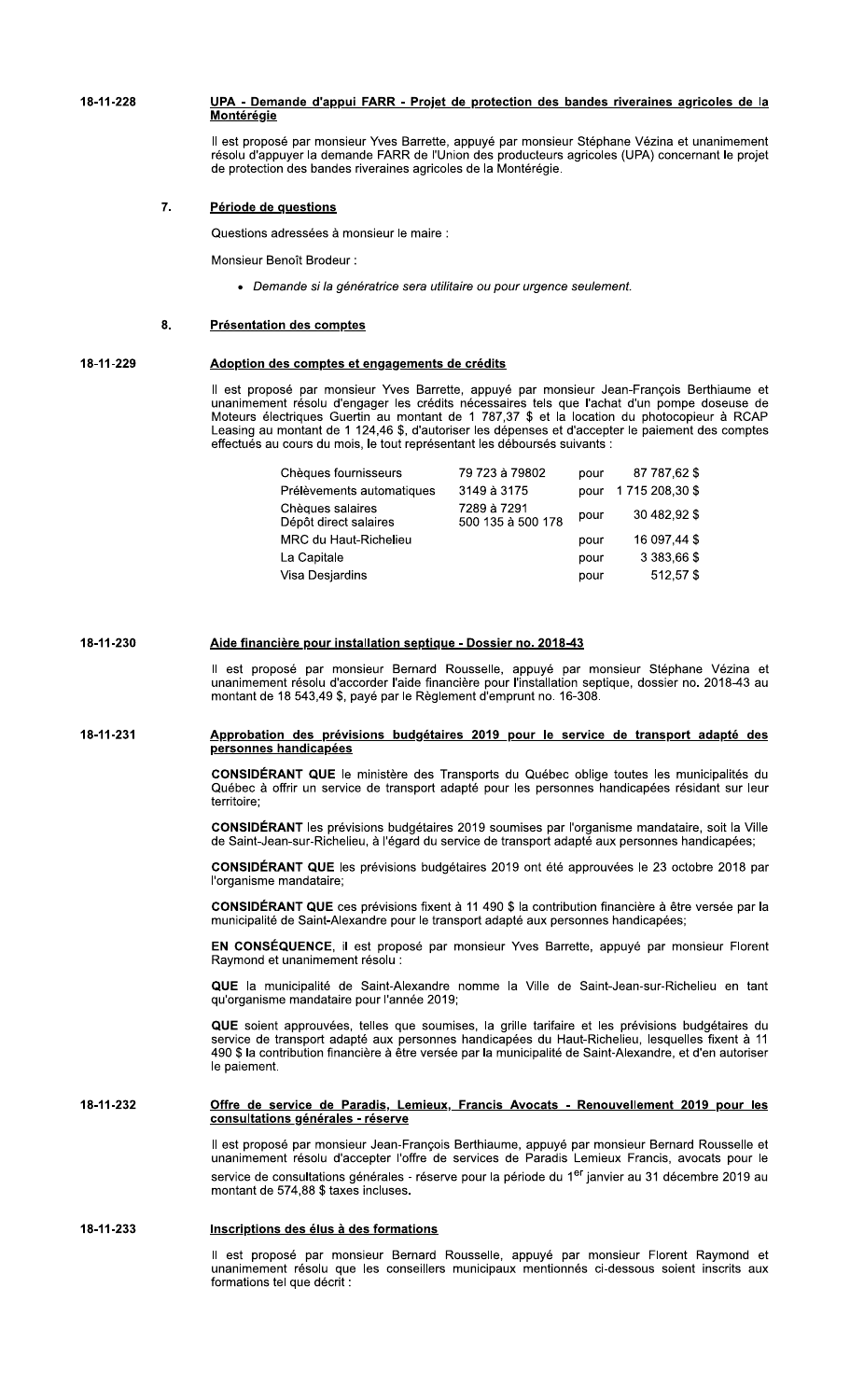- Formation sur le pouvoir général de taxation, redevances, réglementaire et autres  $\bullet$ nouveautés en matière de fiscalité municipale au coût de 80 \$ chacun moins la réduction : messieurs Yves Barrette et Stéphane Vézina;
- Formation sur les rôles et responsabilités des élus au coût de 300 \$ chacun moins la réduction : messieurs Yves Barrette, Stéphane Vézina et Jean-François Berthiaume.

#### 9. **Affaires nouvelles**

# **ADMINISTRATION**

#### Avis Avis de motion d'un règlement sur le traitement des élus municipaux de Saint-Alexandre

Avis de motion est, par la présente, donné par monsieur Stéphane Vézina, qu'à une séance subséquente du Conseil municipal, un règlement sur le traitement des élus municipaux de Saint-Alexandre, sera présenté en vue de son adoption.

#### **Projet** Projet de règlement 18-339 sur le traitement des élus municipaux de Saint-Alexandre

Monsieur Stéphane Vézina, conseiller dépose un projet de Règlement numéro 18-339 intitulé Règlement no. 18-339 sur le traitement des élus municipaux de Saint-Alexandre;

CONFORMÉMENT à l'article 445 du Code municipal, copies du projet de règlement sont mises à la disposition du public lors de cette présente séance du conseil;

CONFORMÉMENT à l'article 445 du Code municipal, le responsable de l'accès aux documents de la municipalité délivrera une copie du projet de règlement à toute personne qui en fera la demande dans les deux (2) jours calendrier précédant la tenue de la séance lors de laquelle il sera adopté;

**CONFORMÉMENT** à l'article 445 du Code municipal, la secrétaire-trésorière de la municipalité mentionne que l'objet du règlement est de remplacer le Règlement no. 12-334 fixant la rémunération des membres du conseil adopté par la Municipalité. Aucun coût n'est relié à ce règlement.

#### 18-11-234 Cabinet pour tête de ligne - Développement Innovations Haut-Richelieu

CONSIDÉRANT la faisabilité du projet ;

EN CONSÉQUENCE, il est proposé par monsieur Yves Barrette, appuyé par monsieur Florent Raymond et unanimement résolu d'accepter l'installation du cabinet pour la tête de ligne de<br>Développement Innovations Haut-Richelieu et le branchement à la génératrice.

#### 18-11-235 Clinique de sang - 5 décembre 2018

Il est proposé par monsieur Bernard Rousselle, appuyé par monsieur Jean-François Berthiaume et unanimement résolu qu'une collecte de sang se déroule au Pavillon des loisirs à Saint-Alexandre le mercredi 5 décembre 2018 de 13 h 30 à 19 h 30 et que les bénévoles soient contactés.

#### 18-11-236 **Exposition sur les cours d'eau du Haut-Richelieu**

Il est proposé par monsieur Yves Barrette, appuyé par monsieur Jean-François Berthiaume et unanimement résolu qu'une exposition sur les cours d'eau du Haut-Richelieu ait lieu au mois de novembre 2019.

### 18-11-237 Fédération québécoise des municipalités - Réservation de chambre pour le congrès F.Q.M. 2019

Il est proposé par monsieur Florent Raymond, appuyé par monsieur Yves Barrette et unanimement<br>résolu de réserver quatre (4) chambres pour un séjour de trois (3) nuits à l'Hôtel Delta Québec pour le congrès annuel de la Fédération québécoise des municipalités (F.Q.M.) pour l'année 2019.

#### 18-11-238 Les Fleurons du Québec - Adhésion 2019

Il est proposé par monsieur Yves Barrette, appuyé par monsieur Stéphane Vézina et unanimement résolu d'adhérer à Les Fleurons du Québec pour un montant de 1 158 \$ pour les années 2019, 2020 et 2021.

# **COMMUNICATIONS**

#### 18-11-239 Adoption de la politique d'affichage

Il est proposé par monsieur Bernard Rousselle, appuyé par monsieur Stéphane Vézina et unanimement résolu d'adopter la politique d'affichage.

#### 18-11-240 Adoption de la politique de communication

Il est proposé par monsieur Jean-François Berthiaume, appuyé par monsieur Florent Raymond et unanimement résolu d'adopter la politique de communication.

#### 18-11-241 Adoption de la politique d'utilisation des médias sociaux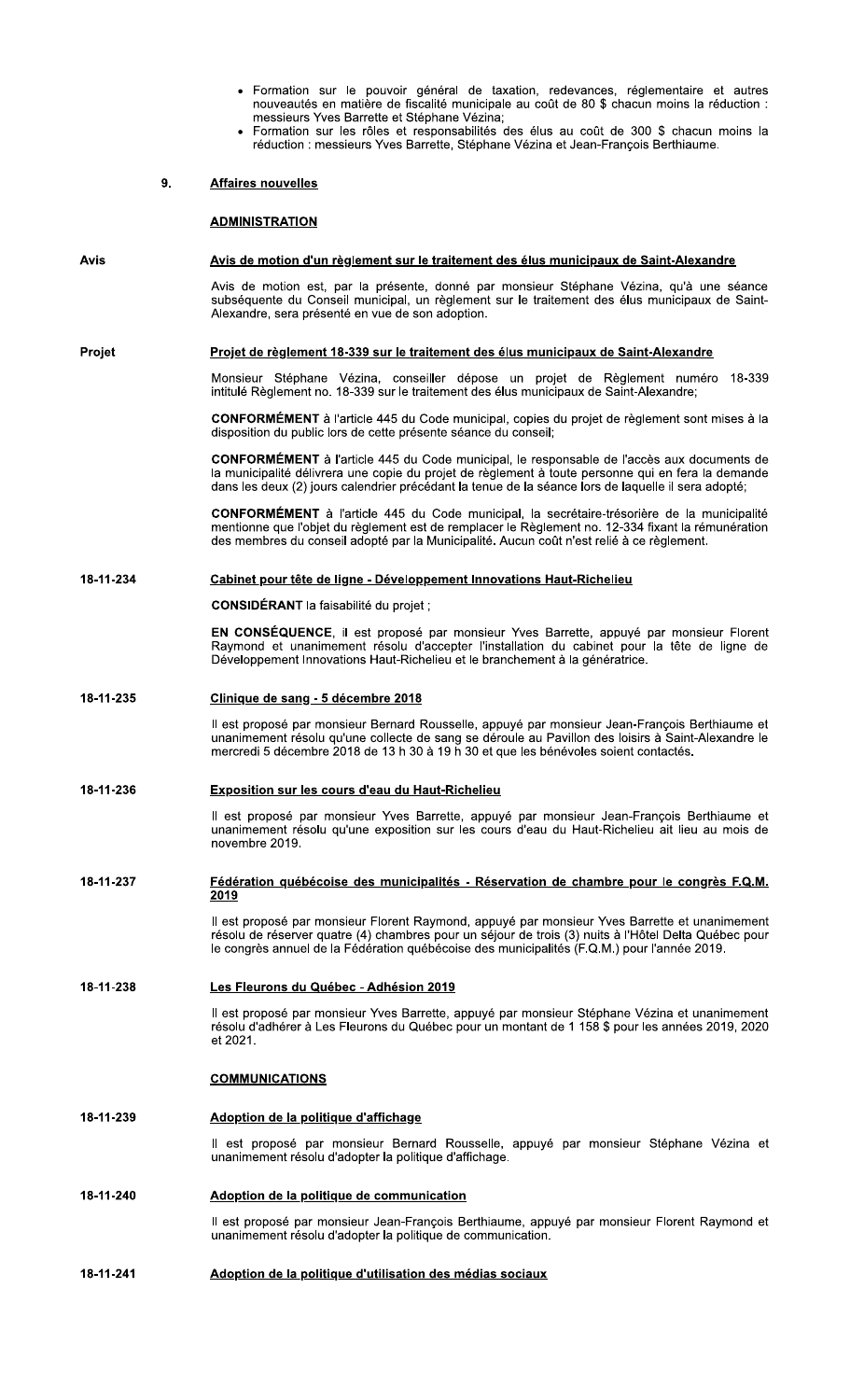Il est proposé par monsieur Jean-Francois Berthiaume, appuyé par monsieur Stéphane Vézina et unanimement résolu d'adopter la politique d'utilisation des médias sociaux.

### 18-11-242 Adoption de la politique d'utilisation des logos

Il est proposé par monsieur Yves Barrette, appuyé par monsieur Florent Raymond et unanimement résolu d'adopter la politique d'utilisation des logos.

# **VOIRIE**

### 18-11-243 Demande au ministère des Transports (MTQ) pour le nettoyage du fossé devant le 1638, chemin de la Grande-Ligne

Il est proposé par monsieur Florent Raymond, appuyé par monsieur Bernard Rousselle et unanimement résolu de demander au ministère des Transports (MTQ) de procéder au nettoyage des fossés devant la propriété située au 1638, chemin de la Grande-Ligne à Saint-Alexandre.

### 18-11-244 Réception provisoire des ouvrages et recommandation de paiement no. 5 pour le pavage des rues de la Chute, Boulais, des Champs, des Prés, stationnement du CPE et divers travaux

**CONSIDÉRANT** la recommandation de paiement no. 5 de monsieur Joël Gauthier, ingénieur de Les Consultants S.M. inc. pour le pavage des rues de la Chute, Boulais, des Champs, des Prés, stationnement du CPE et divers travaux;

EN CONSÉQUENCE, il est proposé par monsieur Bernard Rousselle, appuyé par monsieur Florent Raymond et unanimement résolu d'accepter la réception provisoire des ouvrages et la recommandation de paiement no. 5 de monsieur Joël Gauthier, ingénieur de Les Consultants S.M. inc. pour le pavage des rues de la Chute, Boulais, des Champs, des Prés, stationnement du CPE et divers travaux à MSA Infrastructures inc. au montant de 5 085,78 \$ taxes incluses, payé à même le seuil de la TFCO.

# <u>AQUEDUC/ÉGOUT</u>

#### 18-11-245 Dépôt du Rapport annuel sur la gestion de l'eau potable pour l'année 2017

Il est proposé par monsieur Yves Barrette, appuyé par monsieur Florent Raymond et unanimement résolu d'accepter le rapport annuel sur la gestion de l'eau potable de la municipalité de Saint-Alexandre pour l'année 2017.

# **URBANISME**

### 18-11-246 Demande à la Commission de protection du territoire agricole - Ferme Denis Robitaille inc. (lot 4 390 004)

CONSIDÉRANT QUE la demande d'autorisation à la Commission de protection du territoire agricole du Québ4ec (CPTAQ) déposée par Ferme Denis Robitaille inc pour un morcellement et aliénation<br>d'une partie du lot 4 389 999;

CONSIDÉRANT QUE la demande vise à vendre à son voisin monsieur Pierre Bonneau, exploitant agricole, une partie du lot 4 389 999 d'une superficie de 0,77 hectares;

**CONSIDÉRANT QUE** le lieu visé par la demande se situe dans la zone agricole permanente:

CONSIDÉRANT QUE le projet doit faire l'objet d'une autorisation auprès de la Commission de protection du territoire agricole du Québec;

CONSIDÉRANT QUE la parcelle visée est en culture et qu'elle sera annexée à l'exploitation voisine:

CONSIDÉRANT QUE l'accès à cette parcelle par la propriété de Ferme Denis Robitaille est problématique dû à la présence d'un cours d'eau, tandis que l'accès par la propriété voisine de monsieur Pierre Bonneau est relativement plus facile à réaliser ;

**CONSIDÉRANT QUE** la demande est conforme à la règlementation municipale:

EN CONSÉQUENCE, il est proposé par monsieur Yves Barrette, appuyé par monsieur Jean-François Berthiaume et unanimement résolu que le Conseil municipal de la municipalité de Saint-Alexandre appuie la demande d'autorisation à la Commission de protection du territoire agricole du<br>Québec (CPTAQ) déposée par Ferme Denis Robitaille inc. et recommande à la Commission d'approuver la demande.

### 18-11-247 Demande de travaux d'aménagement et d'entretien du cours d'eau de la Décharge des Vingt, **Branche 12**

CONSIDÉRANT QUE la municipalité de Saint-Alexandre a reçu une demande de Ferme J.G. Raymond & fils inc. afin de procéder au nettoyage du cours d'eau Décharge des Vingt, Branche 12 sur le lot 4 389 888:

**CONSIDÉRANT QUE** le coordonnateur de la MRC du Haut-Richelieu recommande les travaux:

EN CONSÉQUENCE, il est proposé par monsieur Bernard Rousselle, appuyé par monsieur Stéphane Vézina et unanimement résolu :